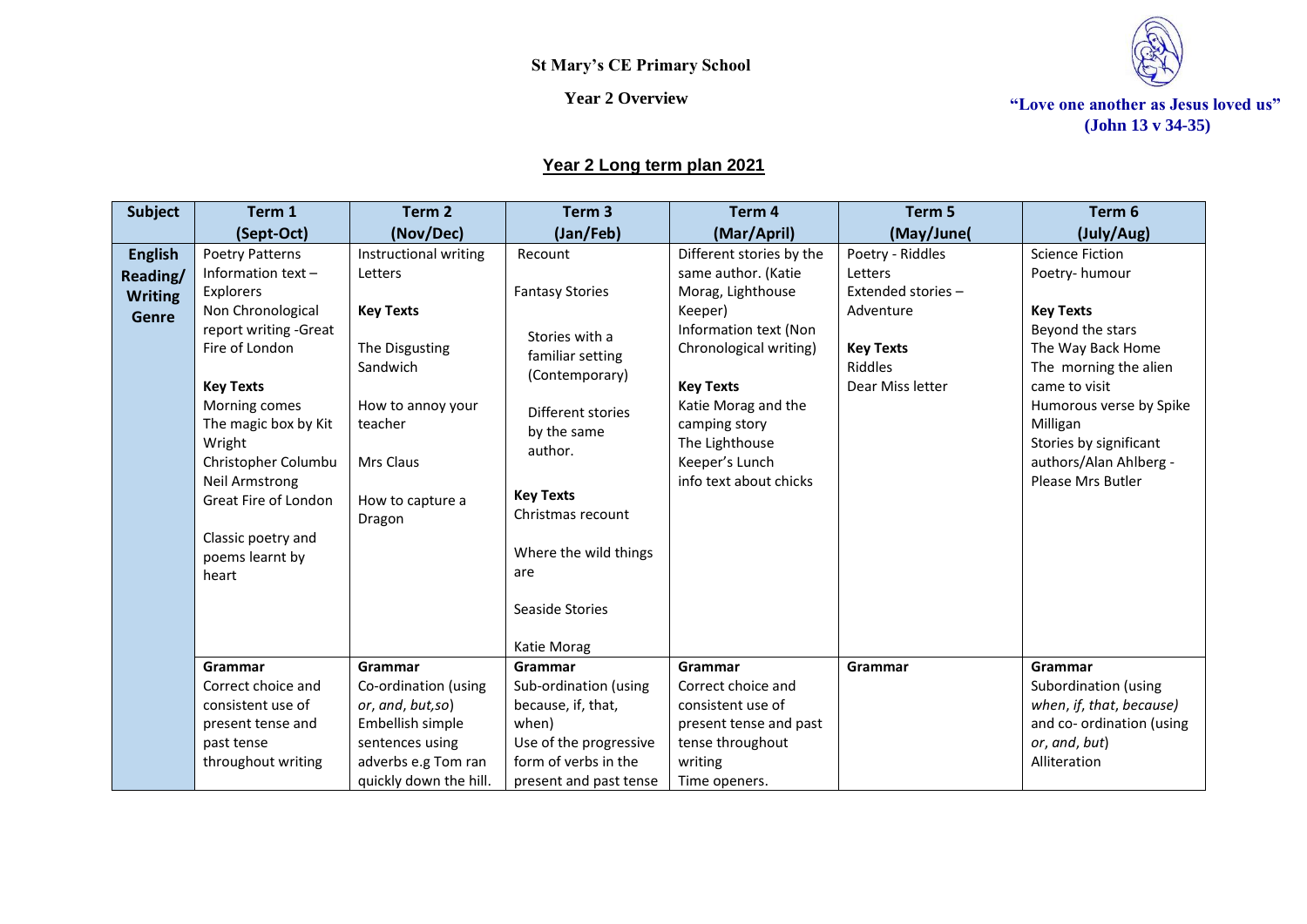



| Embellish simple        | Types of sentence-        | to mark actions in       |                        |                           |                              |
|-------------------------|---------------------------|--------------------------|------------------------|---------------------------|------------------------------|
| sentences using         | statement, question,      | progress [for example,   |                        |                           |                              |
| adjectives e.g The      | exclamation or            | she is drumming, he      |                        |                           |                              |
| boys peeped inside      | command.                  | was shouting]            |                        |                           |                              |
| the dark cave.          |                           | is/was/were              |                        |                           |                              |
| Expanded noun           |                           | How the grammatical      |                        |                           |                              |
| phrases for             |                           | patterns in a sentence   |                        |                           |                              |
| description and         |                           | indicate its function as |                        |                           |                              |
| specification [for      |                           | a statement, question,   |                        |                           |                              |
| example, the blue       |                           | exclamation or           |                        |                           |                              |
| butterfly, plain flour, |                           | command.                 |                        |                           |                              |
| the man in the moon]    |                           | Time openers.            |                        |                           |                              |
| How the grammatical     |                           |                          |                        |                           |                              |
| patterns in a           |                           |                          |                        |                           |                              |
| sentence indicate its   |                           |                          |                        |                           |                              |
| function as a           |                           |                          |                        |                           |                              |
| statement or            |                           |                          |                        |                           |                              |
| command                 |                           |                          |                        |                           |                              |
|                         |                           |                          |                        |                           |                              |
| <b>Punctuation</b>      | <b>Punctuation</b>        | <b>Punctuation</b>       | <b>Punctuation</b>     | <b>Punctuation</b>        | <b>Punctuation</b>           |
| Use of capital letters, | Commas to separate        | Use of capital letters,  |                        | Apostrophes to mark       | Speech bubbles               |
| full stops to           | items in a list           | full stops, question     |                        | where letters are missing |                              |
| demarcate sentences     |                           | marks and exclamation    |                        | in spelling and to mark   |                              |
| Capital letters for     |                           | marks to demarcate       |                        | singular possession in    |                              |
| proper nouns.           |                           | sentences.               |                        | nouns [for example, the   |                              |
|                         |                           | Apostrophe to mark       |                        | girl's name]              |                              |
|                         |                           | where letters are        |                        |                           |                              |
|                         |                           | missing in spelling.     |                        |                           |                              |
| <b>SPELLING/PHONICS</b> | <b>SPELLING/PHONICS</b>   | <b>SPELLING/PHONICS</b>  | SPELLING/PHONICS       | <b>SPELLING/PHONICS</b>   | <b>SPELLING/PHONICS</b>      |
| The /dʒ/ sound spelt    | Adding -ing, -ed, -er,    | Adding s, es to words    | Words ending in -tion  | The possessive            | Homophones and near-         |
| as ge and dge at the    | $-est$ and $- y$ to words | (plural nouns and third  | The /l/ or /al/ sound  | apostrophe (singular      | homophones                   |
| end of words, and       | of one syllable ending    | person singular verbs)   | spelt-le at the end of | nouns)                    | The $/3/$ sound spelt s e.g. |
| sometimes spelt as g    | in a single consonant     | (REVISION)               | words                  |                           | treasure, television         |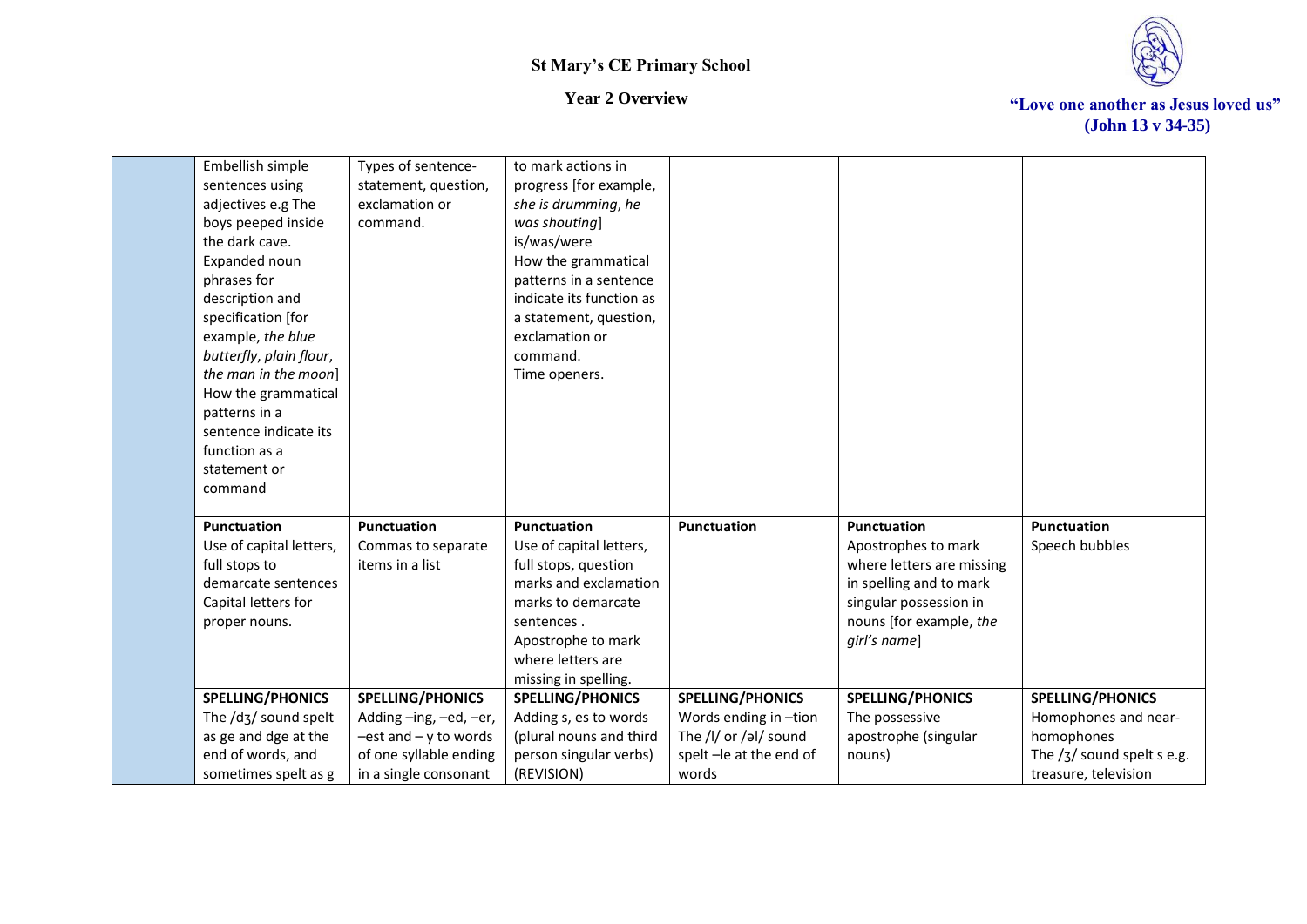

|              | elsewhere in words                               | letter after a single       | Adding -es to nouns                               | The /l/ or /al/ sound                                                  | The /p/ sound spelt a                                   |  |
|--------------|--------------------------------------------------|-----------------------------|---------------------------------------------------|------------------------------------------------------------------------|---------------------------------------------------------|--|
|              | before e, i and y                                | vowel letter                | and verbs ending in -y                            | spelt-el at the end of                                                 | after w and qu e.g want,                                |  |
|              | The /s/ sound spelt c                            | Adding -er, -est to         | Adding -ed, -ing, -er                             | words                                                                  | quantity                                                |  |
|              | before e, i and y                                | the adjective to a          | and -est to a root                                | The /l/ or /al/ sound                                                  |                                                         |  |
|              | The /n/ sound spelt                              | root word where             | word ending in $-y$ with                          | spelt-al at the end of                                                 |                                                         |  |
|              | kn and (less often) gn                           | there is no change.         | a consonant before it                             | words                                                                  |                                                         |  |
|              | at the beginning of                              | (REVISION)                  | The suffixes $-$ ment, $-$                        | Words ending-il                                                        |                                                         |  |
|              | words                                            | Adding the endings -        | ness, - ful, -less and -                          | The                                                                    |                                                         |  |
|              | The /r/ sound spelt                              | ing, $-ed$ , $-er$ , $-est$ | Ιy                                                | sound spelt or after w                                                 |                                                         |  |
|              | wr at the beginning                              | and $-y$ to words           | The /i:/ sound spelt $-$                          | /3: /                                                                  |                                                         |  |
|              | of words                                         | ending in -e with a         | ey e.g. monkey, valley                            | The                                                                    |                                                         |  |
|              | The /aɪ/ sound spelt                             | consonant before it         | Contractions                                      | sound spelt ar after w                                                 |                                                         |  |
|              | $-y$ at the end of                               | The /ɔ:/ sound spelt a      | Common exception                                  | /c                                                                     |                                                         |  |
|              | words e.g fly, try                               | before I and II e.g all,    | words. Would, should,                             | The $/\sqrt{N}$ sound spelt o                                          |                                                         |  |
|              | Common exception                                 | walk, talk                  | could, eye, bath, path,                           | e.g. other, mother                                                     |                                                         |  |
|              | words.                                           | Common exception            | plant, pass, grass,                               | Common exception                                                       |                                                         |  |
|              | told, hold, gold, cold,                          | words. After,               | class, father, past, last,                        | words. parents, Mr,                                                    |                                                         |  |
|              | old, both, only, most,                           | beautiful, pretty,          | fast                                              | Mrs, money, half,                                                      |                                                         |  |
|              | climb, wild, pupils,                             | steak, break, great,        |                                                   | again, water, people,                                                  |                                                         |  |
|              | child, behind, mind,                             | even, everybody,            |                                                   | busy, clothes, sugar,                                                  |                                                         |  |
|              | kind, find, because,                             | every, Christmas,           |                                                   | sure, improve, prove,                                                  |                                                         |  |
|              | poor, floor, door                                | many, any, whole,           |                                                   | move, hour,                                                            |                                                         |  |
|              |                                                  | who                         |                                                   |                                                                        |                                                         |  |
| <b>Maths</b> | <b>Number and Place Value</b>                    |                             | <b>Multiplication and Division</b>                |                                                                        | <b>Position and Direction</b>                           |  |
|              | Read and write numbers to at least 100 in        |                             |                                                   | Recall and use multiplication and division facts for                   | Use mathematical vocabulary to describe position,       |  |
|              | numerals and in words. Recognise the place       |                             |                                                   | the 2, 5 and 10 times tables, including recognising                    | direction and movement including movement in a          |  |
|              | value of each digit in a two digit number (tens, |                             | odd and even numbers. Calculate mathematical      |                                                                        | straight line and distinguishing between rotation as a  |  |
|              | ones) Identify, represent and estimate           |                             | statements for multiplication and division within |                                                                        | turn and in terms of right angles for quarter, half and |  |
|              | numbers using different representations          |                             |                                                   | the multiplication tables and write them using the                     | three-quarter turns (clockwise and anti-clockwise).     |  |
|              | including the number line. Compare and order     |                             |                                                   | multiplication ( $\times$ ), division ( $\div$ ) and equals (=) signs. | Order and arrange combinations of mathematical          |  |
|              | numbers from 0 up to 100; use $\lt$ , $>$ and =  |                             | Solve problems involving multiplication and       |                                                                        | objects in patterns and sequences                       |  |
|              | signs. Use place value and number facts to       |                             | division, using materials, arrays, repeated       |                                                                        |                                                         |  |
|              | solve problems. Count in steps of 2, 3 and 5     |                             | addition, mental methods and multiplication and   |                                                                        | Problem solving and Efficient methods.                  |  |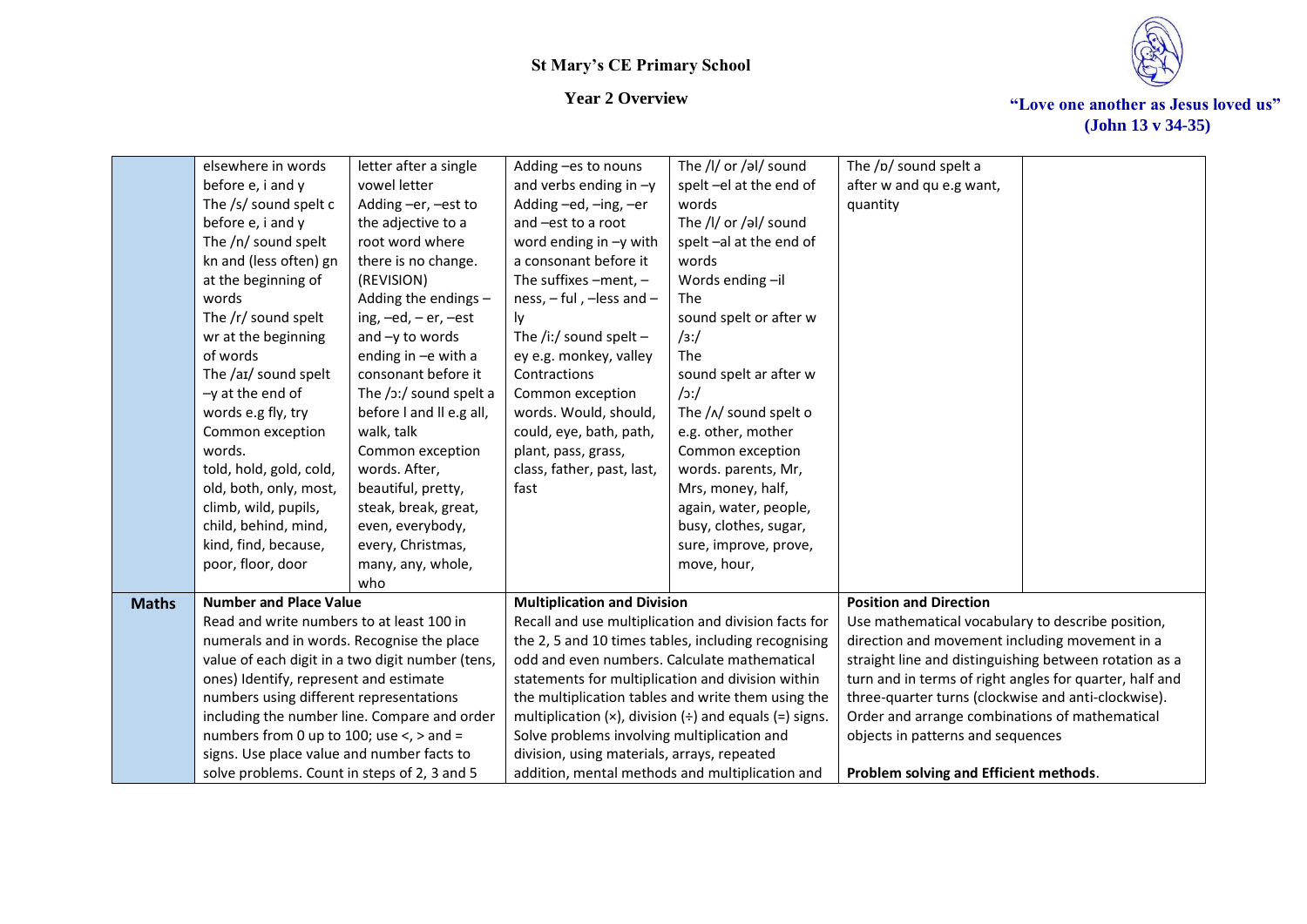### *Year 2 Overview* **The Vertex of the Contract of The Cone and Section 4. The Section 1908 Section 18.**



**(John 13 v 34-35)**

from 0, and in tens from any number, forward and backward. **Number – Addition and Subtraction** Recall and use addition and subtraction facts to 20 fluently, and derive and use related facts up to 100. Add and subtract numbers using concrete objects, pictorial representations, and mentally, including: a two-digit number and ones; a two-digit number and tens; two two-digit numbers; adding three one-digit numbers. Show that the addition of two numbers can be done in any order (commutative) and subtraction of one number from another cannot. Solve problems with addition and subtraction: using concrete objects and pictorial representations, including those involving numbers, quantities and measures; applying their increasing knowledge of mental and written methods. Recognise and use the inverse relationship between addition and subtraction and use this to check calculations and solve missing number problems. **Measurement: Money** Recognise and use symbols for pounds (£) and pence (p); combine amounts to make a particular value. Find different combinations of coins that equal the same amounts of money. Solve simple problems in a practical context involving addition and subtraction of money of the same unit, including giving change. division facts, including problems in contexts. Show that the multiplication of two numbers can be done in any order (commutative) and division of one number by another cannot. **Statistics**  Interpret and construct simple pictograms, tally charts, block diagrams and simple tables. Ask and answer simple questions by counting the number of objects in each category and sorting the categories by quantity. Ask and answer questions about totalling and comparing categorical data. **Geometry**properties of shape Identify and describe the properties of 2-D shapes, including the number of sides and line symmetry in a vertical line. Identify and describe the properties of 3-D shapes, including the number of edges, vertices and faces. Identify 2-D shapes on the surface of 3-D shapes, [for example, a circle on a cylinder and a triangle on a pyramid.] Compare and sort common 2-D and 3-D shapes and everyday objects. **Number – fractions**  Recognise, find, name and write fractions 13, 14, 24 and 34 of a length, shape, set of objects or quantity. Write simple fractions for example, 12 of 6 = 3 and recognise the equivalence of 24 and 12. **Measurement: Time**  Tell and write the time to five minutes, including quarter past/to the hour and draw the hands on a clock face to show these times. Know the number of minutes in an hour and the number of hours in a day. Compare and sequence intervals of time. **Measurement: Mass, Capacity and Temperature** Choose and use appropriate standard units to estimate and measure length/height in any direction (m/cm); mass (kg/g); temperature (°C); capacity (litres/ml) to the nearest appropriate unit, using rulers, scales, thermometers and measuring vessels Compare and order lengths, mass, volume/capacity and record the results using  $>$ ,  $<$  and  $=$ **Measurement: length and height** Choose and use appropriate standard units to estimate and measure length/height in any direction (m/cm); mass (kg/g); temperature (°C); capacity (litres/ml) to the nearest appropriate unit, using rulers, scales, thermometers and measuring vessels Compare and order lengths, mass, volume/capacity and record the results using >, < and = **Investigations**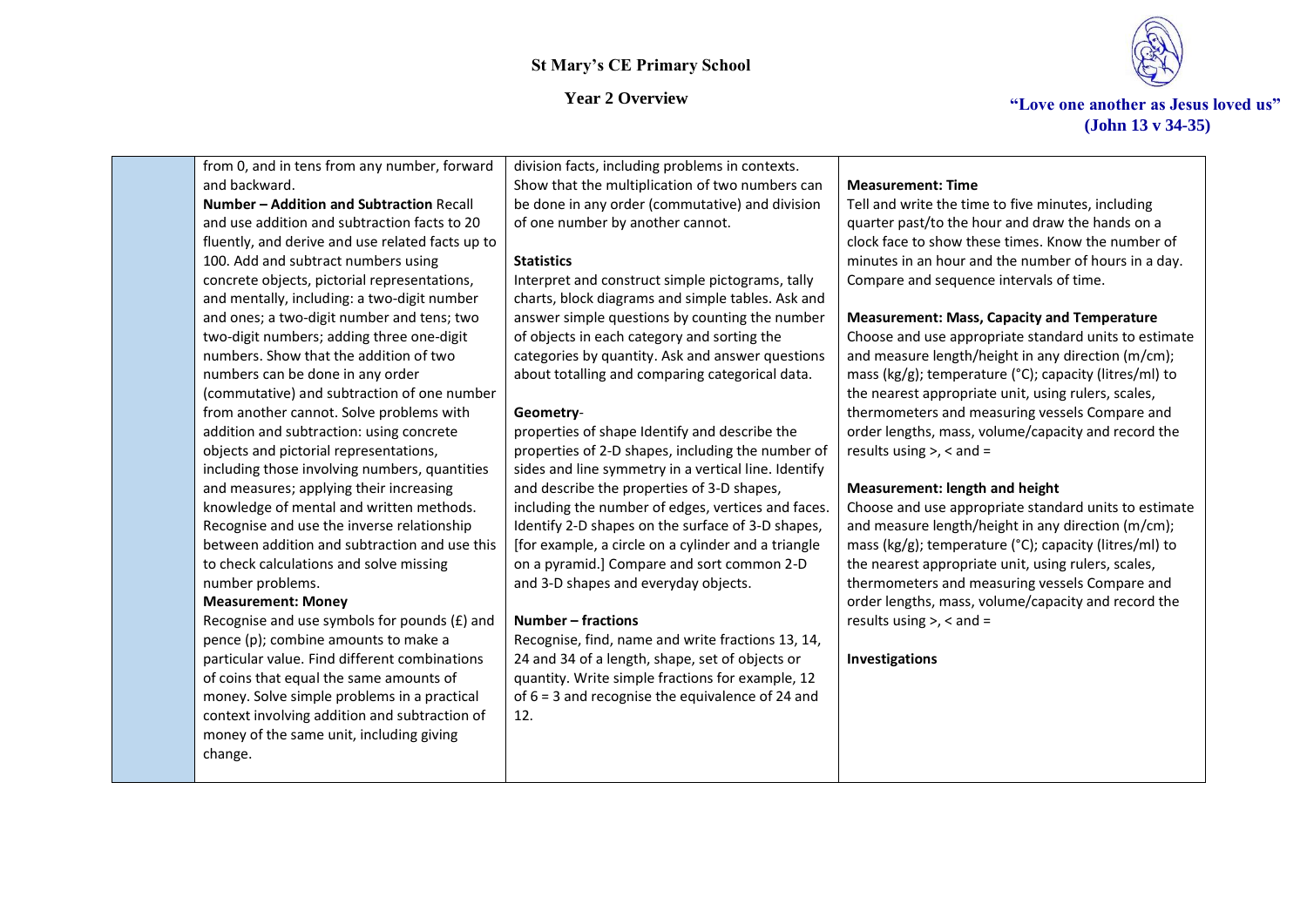

|                | <b>Multiplication and Division</b>              |                                                  |                             |                          |                          |                                                |
|----------------|-------------------------------------------------|--------------------------------------------------|-----------------------------|--------------------------|--------------------------|------------------------------------------------|
|                |                                                 | Recall and use multiplication and division facts |                             |                          |                          |                                                |
|                | for the 2, 5 and 10 times tables, including     |                                                  |                             |                          |                          |                                                |
|                | recognising odd and even numbers. Calculate     |                                                  |                             |                          |                          |                                                |
|                | mathematical statements for multiplication      |                                                  |                             |                          |                          |                                                |
|                | and division within the multiplication tables   |                                                  |                             |                          |                          |                                                |
|                | and write them using the multiplication (x),    |                                                  |                             |                          |                          |                                                |
|                | division $(\div)$ and equals $(=)$ sign. Solve  |                                                  |                             |                          |                          |                                                |
|                |                                                 | problems involving multiplication and division,  |                             |                          |                          |                                                |
|                | using materials, arrays, repeated addition,     |                                                  |                             |                          |                          |                                                |
|                | mental methods and multiplication and           |                                                  |                             |                          |                          |                                                |
|                | division facts, including problems in contexts. |                                                  |                             |                          |                          |                                                |
|                | Show that the multiplication of two numbers     |                                                  |                             |                          |                          |                                                |
|                | can be done in any order (commutative) and      |                                                  |                             |                          |                          |                                                |
|                | division of one number by another cannot.       |                                                  |                             |                          |                          |                                                |
| <b>Science</b> |                                                 | <b>Everyday Materials -</b>                      | <b>Everyday Materials -</b> | <b>Animals Including</b> | <b>Plants</b>            | <b>Living Things and Their</b>                 |
|                |                                                 | <b>Strand Physics</b>                            | <b>Strand Physics</b>       | <b>Humans</b>            | <b>Strand Biology</b>    | <b>Habitats</b>                                |
|                |                                                 |                                                  |                             | - Strand Biology         |                          | <b>Strand Biology</b>                          |
|                |                                                 | How magnificent are                              | How magnificent are         |                          | Who can grow the tallest | What lives in a habitat                        |
|                |                                                 | materials?                                       | materials?                  | What's amazing about     | plant?                   | like this?                                     |
|                |                                                 |                                                  |                             | animals?                 |                          |                                                |
|                |                                                 | identify and compare                             | find out how the            |                          | observe and describe     |                                                |
|                |                                                 | the suitability of a                             | shapes of solid             | notice that animals,     | how seeds and bulbs      | explore and compare the<br>differences between |
|                |                                                 | variety of everyday                              | objects made from           | including humans, have   |                          | things that are living,                        |
|                |                                                 | materials, including                             | some materials can          | offspring which grow     | grow into mature plants  | dead, and things that                          |
|                |                                                 | wood, metal, plastic,                            | be changed by               | into adults              |                          | have never been alive                          |
|                |                                                 | glass, brick, rock,                              | squashing, bending,         |                          | find out and describe    |                                                |
|                |                                                 | paper and cardboard                              | twisting and                | find out about and       | how plants need water,   | identify that most living                      |
|                |                                                 | for particular uses                              | stretching                  | describe the basic needs | light and a suitable     | things live in habitats to                     |
|                |                                                 | some materials are                               |                             |                          | temperature to grow and  | which they are suited                          |
|                |                                                 | used for more than                               |                             | of animals, including    | stay healthy             | and describe how                               |
|                |                                                 | one thing (metal can                             |                             |                          |                          | different habitats                             |
|                |                                                 |                                                  |                             |                          |                          | provide for the basic                          |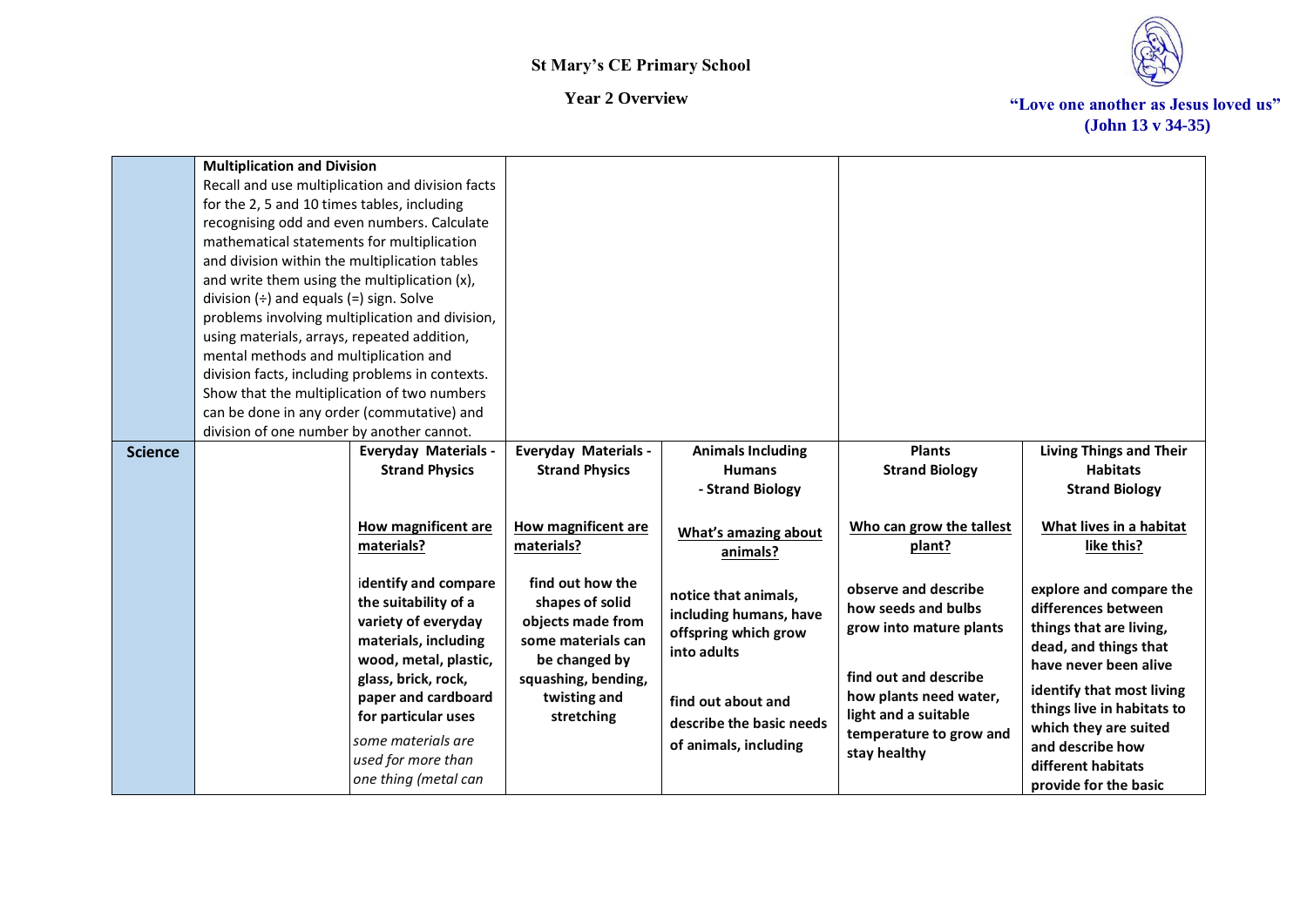

| be used for coins,      | humans, for survival      | introduce the               | needs of different kinds   |
|-------------------------|---------------------------|-----------------------------|----------------------------|
| cans, cars and table    | (water, food and air)     | requirements of plants for  | of animals and plants,     |
| legs; wood can be       |                           | germination, growth and     | and how they depend on     |
| used for matches,       |                           | survival, as well as to the | each other                 |
| floors, and telegraph   | describe the importance   | processes of reproduction   | identify and name a        |
| poles) or different     | for humans of exercise,   | and growth in plants.       | variety of plants and      |
| materials are used for  | eating the right amounts  | observe similar plants at   | animals in their habitats, |
| the same thing          | of different types of     | different stages of         | including microhabitats    |
| (spoons can be made     | food, and hygiene         | growth; setting up a        | describe how animals       |
| from plastic, wood,     |                           | comparative test to show    | obtain their food from     |
| metal, but not          | introduced to the         | that plants need light and  | plants and other animals,  |
| normally from glass).   | processes of              | water to stay healthy.      | using the idea of a simple |
| properties of materials | reproduction and growth   |                             | food chain, and identify   |
| that make them          | in animals.               |                             | and name different         |
| suitable or unsuitable  | egg, chick, chicken; egg, |                             | sources of food            |
| for particular purposes | caterpillar, pupa,        |                             |                            |
|                         | butterfly; spawn,         |                             | introduced to the terms    |
|                         | tadpole, frog; lamb,      |                             | 'habitat' (a natural       |
|                         | sheep. Growing into       |                             | environment or home of a   |
|                         | adults can include        |                             | variety of plants and      |
|                         | reference to baby,        |                             | animals) and               |
|                         | toddler, child, teenager, |                             | 'microhabitat' (a very     |
|                         | adult.                    |                             | small habitat, for example |
|                         |                           |                             | for woodlice under stones, |
|                         |                           |                             | logs or leaf litter).      |
|                         |                           |                             | how living things depend   |
|                         |                           |                             | on each other, for         |
|                         |                           |                             | example, plants serving as |
|                         |                           |                             | a source of food and       |
|                         |                           |                             | shelter for animals.       |
|                         |                           |                             | compare animals in         |
|                         |                           |                             | familiar habitats with     |
|                         |                           |                             | animals found in less      |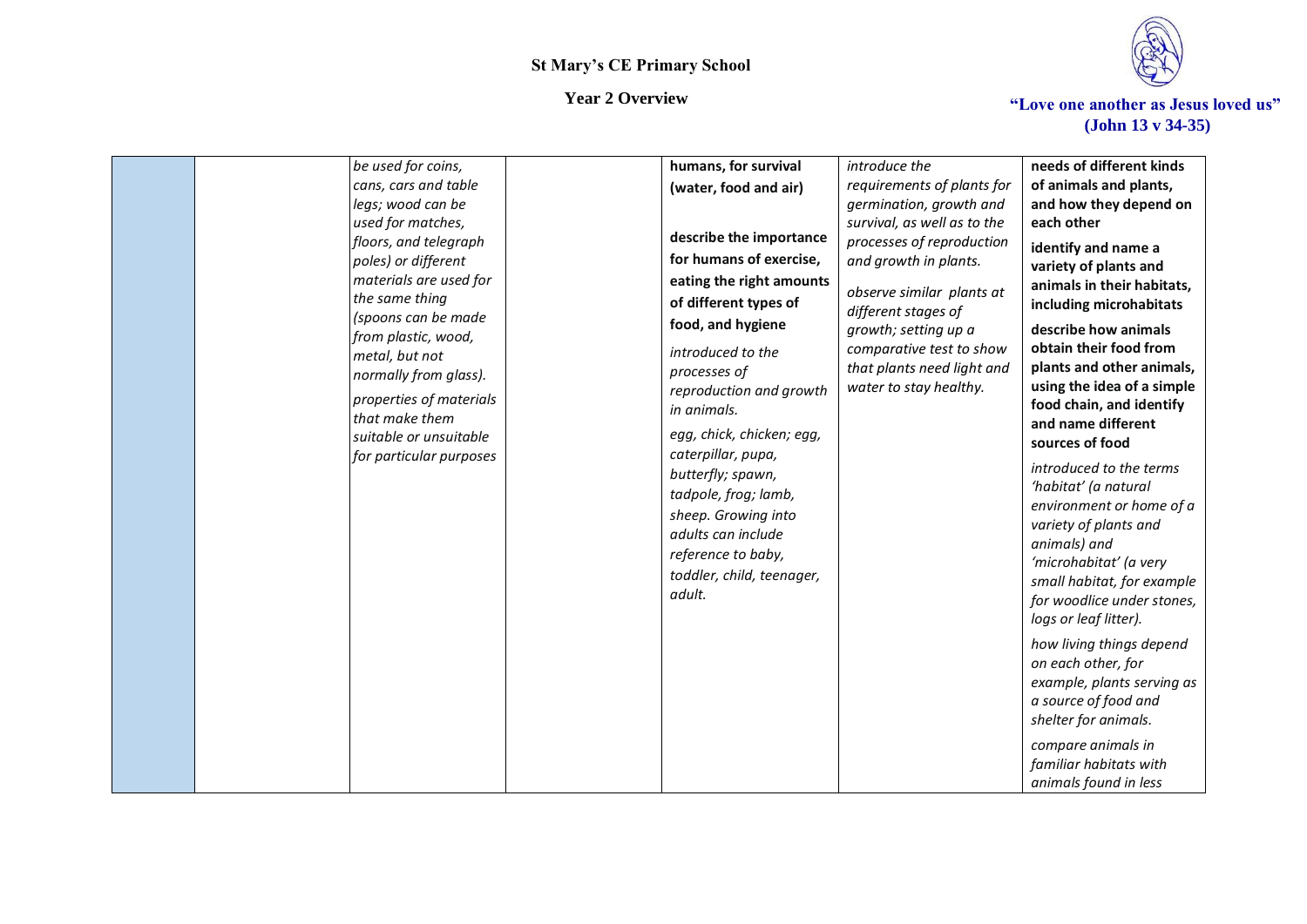

|                                                     |                                                                                                                                                                                                                     |                                                                                                                                                                                                         |                                                                                          |                                                                                                                                                                                                             |                                                                                                                                                                                                                                                                                                                                 | familiar habitats, for<br>example, on the seashore,<br>in woodland, in the ocean,<br>in the rainforest.<br>sorting and classifying<br>things according to<br>whether they are living,<br>dead or were never alive<br>construct a simple food<br>chain that includes<br>humans (eg, grass, cow,<br>human). |
|-----------------------------------------------------|---------------------------------------------------------------------------------------------------------------------------------------------------------------------------------------------------------------------|---------------------------------------------------------------------------------------------------------------------------------------------------------------------------------------------------------|------------------------------------------------------------------------------------------|-------------------------------------------------------------------------------------------------------------------------------------------------------------------------------------------------------------|---------------------------------------------------------------------------------------------------------------------------------------------------------------------------------------------------------------------------------------------------------------------------------------------------------------------------------|-----------------------------------------------------------------------------------------------------------------------------------------------------------------------------------------------------------------------------------------------------------------------------------------------------------|
|                                                     | $\bullet$<br>$\bullet$<br>performing simple tests<br>$\bullet$<br>identifying and classifying<br>$\bullet$<br>$\bullet$<br>$\bullet$                                                                                | observing closely, using simple equipment<br>using their observations and ideas to suggest answers to questions<br>gathering and recording data to help in answering questions                          | asking simple questions and recognising that they can be answered in different ways      | to suggest answers to questions; gather and record data<br>study content:                                                                                                                                   | Working Scientifically (ongoing development): Identify and classify; observe closely, using simple equipment; perform simple tests; use observation and ideas<br>During years 1 and 2, pupils should be taught to use the following practical scientific methods, processes and skills through the teaching of the programme of |                                                                                                                                                                                                                                                                                                           |
| <b>Religious</b><br><b>Educatio</b><br>$\mathsf{n}$ | Questful R.E<br>Unit 2.1 - The Bible-<br>Why is it such a<br>special book?(6 hrs)<br>Non Christian Faith-<br>Do people of other<br>faiths have holy<br>books? (4 hrs) Quran/<br>Torah / Guru Granth<br>Sahib/Vedas. | Questful R.E<br>Unit 2.2 - Christmas<br>Why was the birth of<br>Jesus such good<br>news? (4hrs)<br>UC- Unit 1.3- Why<br>does Christmas<br>matter to Christians?<br>(Going Deeper p4/5)<br>(Incarnation) | Questful R.E<br>Unit 2.5- Why is the<br>Church a special place<br>for Christians? (6hrs) | <b>Questful R.E</b><br>Unit 2.4 - Easter<br>How do symbols help<br>us to understand the<br>story? (5hrs)<br>UC- Unit 1.5- Why does<br>Easter matter to<br>Christians?<br>(Going Deeper p4/5)<br>(Salvation) | Non Christian Faith-<br>Where do people of other<br>faiths worship? (4hrs -<br>Follows on from Unit 2.5)<br>Questful R.E<br>Unit 2.3 - Jesus, friend to<br>everyone. (6hrs)<br>UC- Unit 1.4- What is the<br>good news Jesus brings?<br>(Gospel)                                                                                 | Questful R.E<br>Unit $2.6 - What$<br>happened at the<br><b>Ascension and Pentecost?</b><br>(4hrs)                                                                                                                                                                                                         |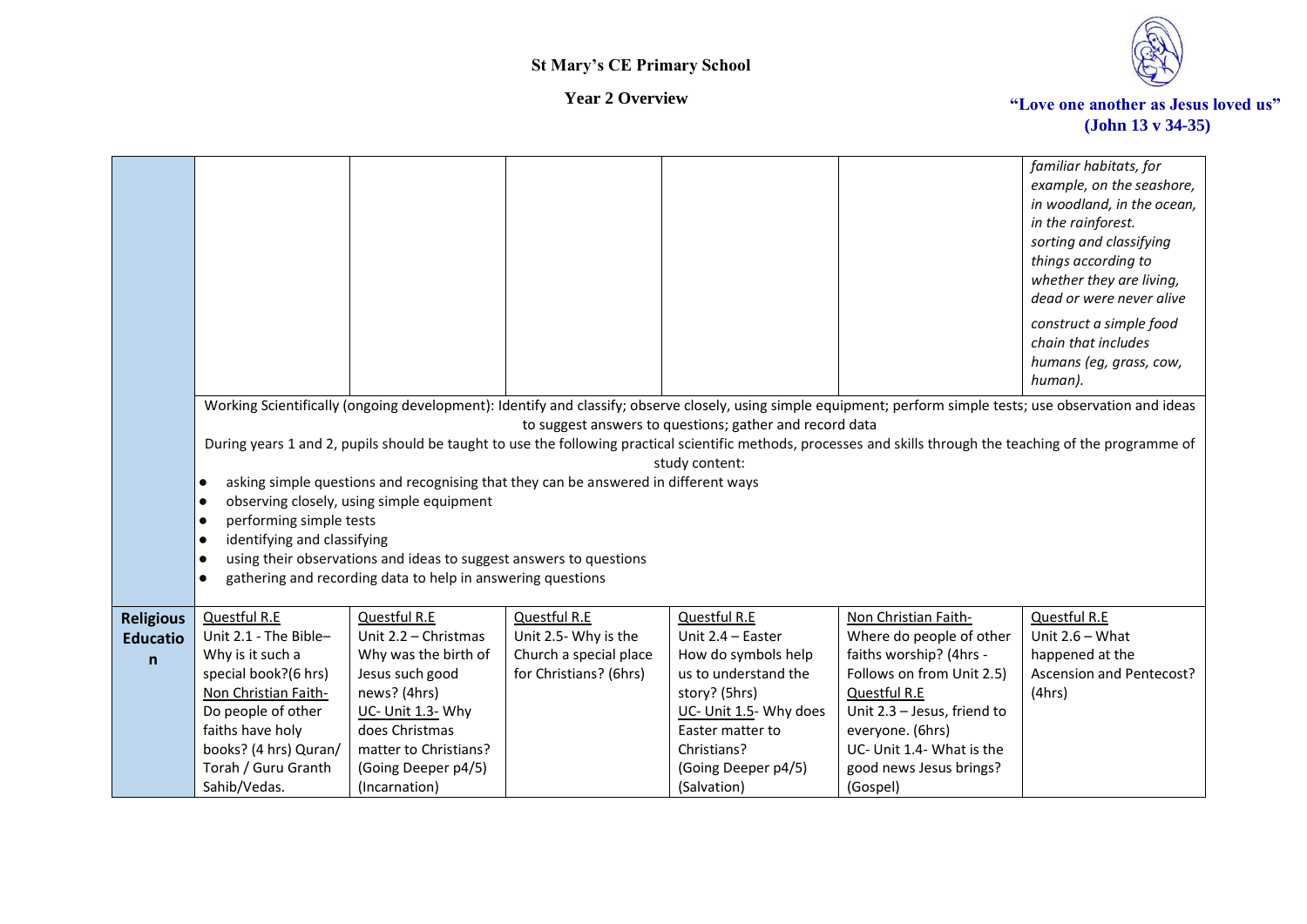



| <b>Computi</b> | <b>E Safety to include</b>                       | Data retrieving and   | <b>Algorithms and programs</b>                                                                                               | Data retrieving and | <b>Communicating and</b> |
|----------------|--------------------------------------------------|-----------------------|------------------------------------------------------------------------------------------------------------------------------|---------------------|--------------------------|
| ng             | emails                                           | organising            | Use floor turtles to explore $\frac{1}{2}$ , $\frac{1}{2}$ and full turn and<br>organising                                   |                     | presentation             |
|                | Check it's for real                              | Create graphs from    | sequencing of instructions<br>Use a data base and use                                                                        |                     | Know digital content can |
|                | <b>CEOP Lee and Kim</b>                          | data collected        | <b>Bee Bots</b><br>search tools                                                                                              |                     | be represented in many   |
|                | Twinkl $-$ E-safety $-$                          | <b>Purple Mash -2</b> | Explore screen turtle to input sequences and<br>Purple mash $-2$                                                             |                     | forms.                   |
|                | Year $2 -$ Lesson $3 -$                          | Graph, 2 Count        | draw shapes                                                                                                                  | Investigate         | Add clip art.            |
|                | <b>Be The Judge</b>                              |                       | Purple Mash -2 Go(teacher options control 2 and                                                                              |                     | Add photos.              |
|                |                                                  |                       |                                                                                                                              |                     | Structure information a  |
|                | Send and receive                                 |                       | Understand the screen turtle can be directed                                                                                 |                     | table.                   |
|                | class emails and                                 |                       | through the use of text.                                                                                                     |                     | Manipulate and present   |
|                | understand email                                 |                       | Use repeat and timer commands.                                                                                               |                     | digital content and      |
|                | conduct                                          |                       | Debug a program.                                                                                                             |                     | information.             |
|                | <b>Purple Mash- 2 Email</b>                      |                       | Purple Mash - 2.1 Coding                                                                                                     |                     | Purple Mash - 2.8        |
|                | Think before you                                 |                       |                                                                                                                              |                     | <b>Presenting ideas</b>  |
|                | share, protect                                   |                       |                                                                                                                              |                     |                          |
|                | yourself and be brave                            |                       |                                                                                                                              |                     |                          |
|                | https://www.commo                                |                       |                                                                                                                              |                     |                          |
|                | nsense.                                          |                       |                                                                                                                              |                     |                          |
|                | org/education/lesson                             |                       |                                                                                                                              |                     |                          |
|                | /follow-the-digital-                             |                       |                                                                                                                              |                     |                          |
|                | trail-k-2                                        |                       |                                                                                                                              |                     |                          |
|                |                                                  |                       |                                                                                                                              |                     |                          |
|                | Can I identify kind                              |                       |                                                                                                                              |                     |                          |
|                | and unkind behaviour                             |                       |                                                                                                                              |                     |                          |
|                | online?                                          |                       |                                                                                                                              |                     |                          |
|                |                                                  |                       |                                                                                                                              |                     |                          |
|                | $Twinkl - E-safety -$<br>Year $2 -$ Lesson $5 -$ |                       |                                                                                                                              |                     |                          |
|                |                                                  |                       |                                                                                                                              |                     |                          |
|                | <b>Being Kind Online</b>                         |                       |                                                                                                                              |                     |                          |
|                |                                                  |                       | E Safety will be revisited at the start of each half term                                                                    |                     |                          |
|                |                                                  |                       | Using technology - reinforce across the curriculum.                                                                          |                     |                          |
|                |                                                  |                       | Explore technology in a range of jobs and look at the purposes of their uses and why they are needed for a variety of roles. |                     |                          |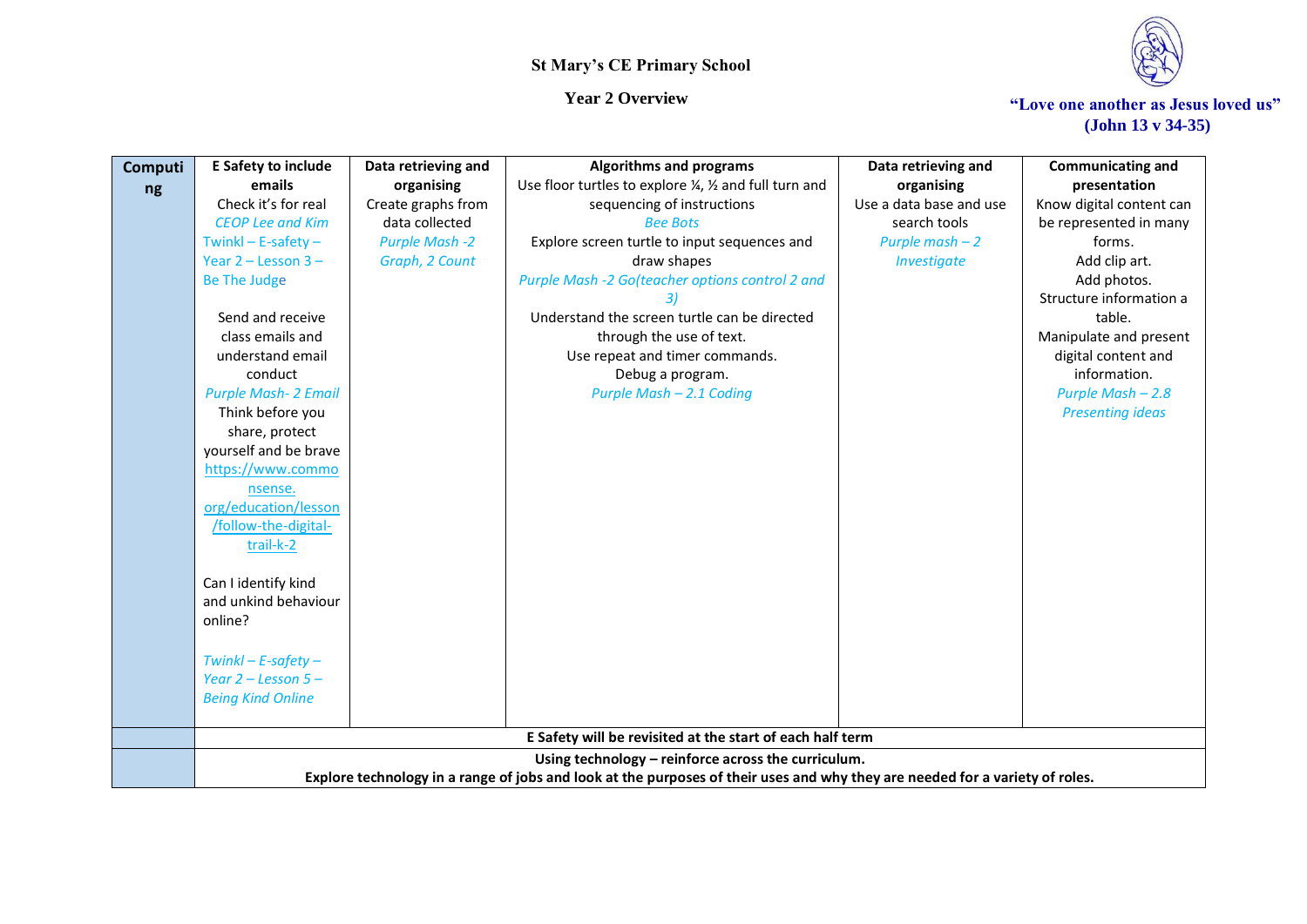



| Geograp        | Geography -                          | Human and Physical Geography, Place                                                    | Place Knowledge and Geographical skills           |
|----------------|--------------------------------------|----------------------------------------------------------------------------------------|---------------------------------------------------|
| hy             | Locational                           | Knowledge and Geographical skills                                                      |                                                   |
|                | knowledge and                        | What adventures can we have by the sea?                                                | <b>Is Mexico Marvellous ?</b>                     |
|                | <b>Geographical skills</b>           | Isle of Coll                                                                           | Focus on a small contrasting non - European area: |
|                |                                      | use basic geographical vocabulary to refer to:                                         | Tocuaro, Mexico and compare with where we live    |
|                | Where in the World?                  | key physical features, including: beach,<br>cliff, coast, forest, hill, mountain, sea, | (Oldham)                                          |
|                | Use world maps,                      | ocean, river, soil, valley, vegetation.                                                | Use basic geographical vocabulary to refer to:    |
|                | atlases and globes to                | key human features, including: city,                                                   | key physical features, including: beach, cliff,   |
|                | identify the 7                       | town, village, farm, house, port, harbour                                              | coast, forest, hill, mountain, sea, ocean, river, |
|                | continents and the 5                 | and shop                                                                               | soil, valley, vegetation.                         |
|                | oceans                               |                                                                                        | key human features, including: city, town,        |
|                |                                      | Use aerial photographs and plan perspectives to                                        | village, farm, house, office, and shop            |
|                | Use simple compass                   | recognise landmarks and basic human and                                                |                                                   |
|                | directions                           | physical features; devise a simple map; and use                                        |                                                   |
|                | (North, South, East                  | and construct basic symbols in a key                                                   |                                                   |
|                | and West) and                        |                                                                                        |                                                   |
|                | locational and                       |                                                                                        |                                                   |
|                | directional language                 |                                                                                        |                                                   |
|                | [for example, near                   |                                                                                        |                                                   |
|                | and far; left and                    |                                                                                        |                                                   |
|                | right], to describe the              |                                                                                        |                                                   |
|                | location of features                 |                                                                                        |                                                   |
|                | and routes on a map                  |                                                                                        |                                                   |
|                |                                      | Ongoing development of geographical skills and fieldwork                               |                                                   |
| <b>History</b> | Do they have the X factor?           |                                                                                        |                                                   |
|                | Events beyond living memory that are |                                                                                        |                                                   |
|                | significant Nationally               |                                                                                        |                                                   |
|                | Gunpowder plot                       |                                                                                        |                                                   |
|                | Remembrance Day                      |                                                                                        |                                                   |
|                | Great Fire of London                 |                                                                                        |                                                   |
|                |                                      |                                                                                        |                                                   |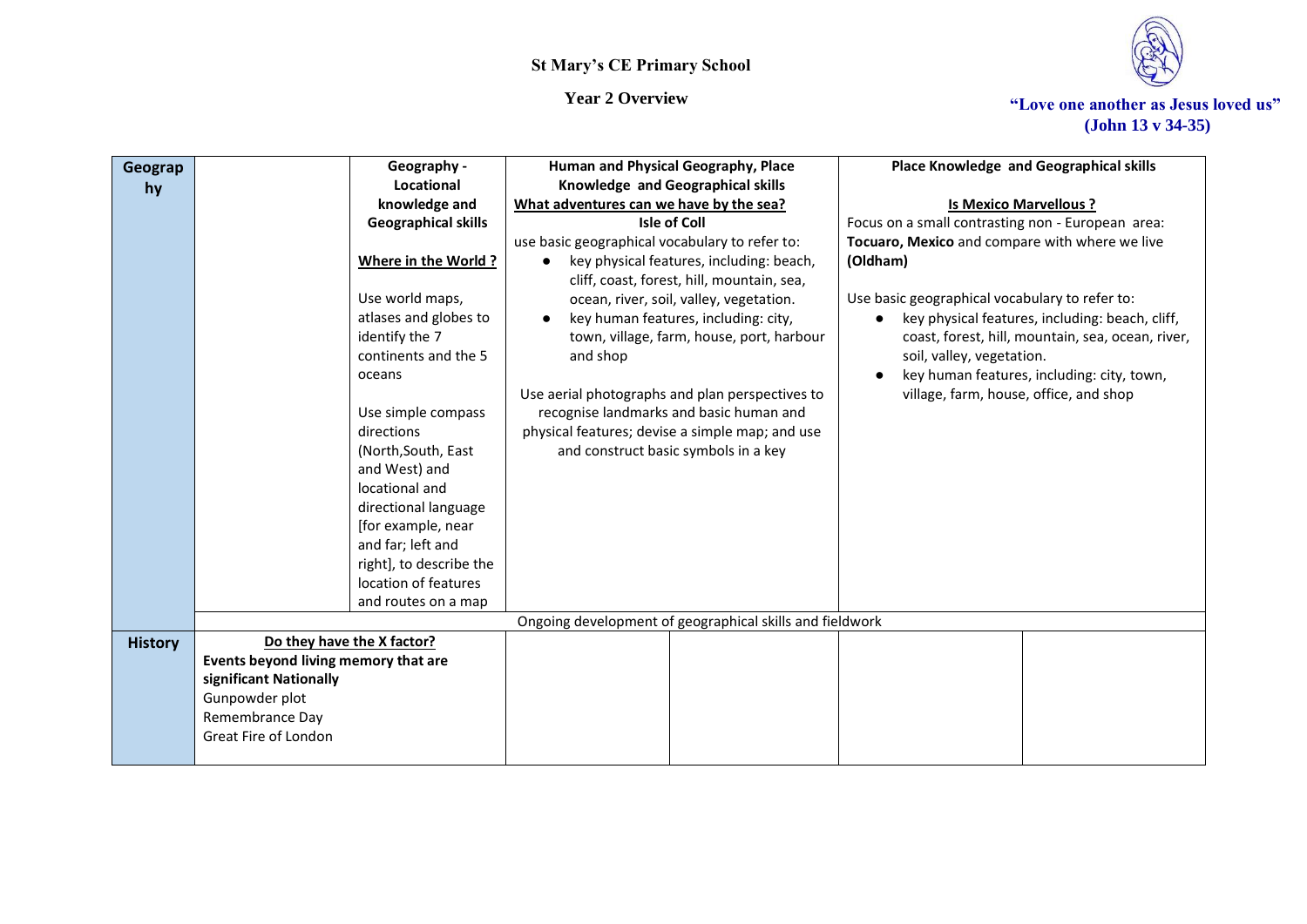

|                 | The lives of significant individuals in the past<br>who have contributed to International<br>achievements. Some to be used to compare |                       |                                                                                  |                         |                            |                                |
|-----------------|---------------------------------------------------------------------------------------------------------------------------------------|-----------------------|----------------------------------------------------------------------------------|-------------------------|----------------------------|--------------------------------|
|                 | aspects of life in different periods.                                                                                                 |                       |                                                                                  |                         |                            |                                |
|                 | Christopher Columbus                                                                                                                  |                       |                                                                                  |                         |                            |                                |
|                 | <b>Neil Armstrong</b>                                                                                                                 |                       |                                                                                  |                         |                            |                                |
|                 |                                                                                                                                       |                       | Ongoing development of chronological understanding and historical enquiry skills |                         |                            |                                |
| Art             | <b>Drawing</b>                                                                                                                        | Printing              | <b>Textiles</b>                                                                  |                         | Painting                   |                                |
|                 |                                                                                                                                       | Create prints         | <b>Basic weaving</b>                                                             |                         | Mix paint to create        |                                |
|                 | Experiment with tools                                                                                                                 | by pressing, rubbing, | Sort match and name                                                              |                         | secondary colours          |                                |
|                 | and surfaces draw a                                                                                                                   | stamping.             | different materials                                                              |                         | Mix colours and predict    |                                |
|                 | way of recording                                                                                                                      |                       | Group fabrics &                                                                  |                         | outcomes                   |                                |
|                 | experiences and                                                                                                                       | Awareness and         | threads by colour &                                                              |                         | Show control of colour     |                                |
|                 | feelings.                                                                                                                             | discussion of         | texture                                                                          |                         | Understand / make tints    |                                |
|                 | Discuss use of                                                                                                                        | patterns, repeating   | Weave with different                                                             |                         | and tones                  |                                |
|                 | shadows, use of light                                                                                                                 | patterns, symmetry    | materials to create                                                              |                         | Stormy seas -adding        |                                |
|                 | and dark.                                                                                                                             | and tessellation      | texture eg wool, card,                                                           |                         | texture to painting using  |                                |
|                 | Sketch to make quick                                                                                                                  |                       | cloth, ribbon?                                                                   |                         | sand, sawdust, pva         |                                |
|                 | records                                                                                                                               |                       | <b>Isle of Coll topic</b>                                                        |                         | Stormy sea -small picture  |                                |
|                 | <b>Great Fire of London</b>                                                                                                           |                       | <b>Examine different</b>                                                         |                         | in middle and enlarge      |                                |
|                 | pictures as final                                                                                                                     |                       | styles of tartan using                                                           |                         | picture by painting        |                                |
|                 | piece.                                                                                                                                |                       | materials and                                                                    |                         | around.                    |                                |
|                 |                                                                                                                                       |                       | photographs.                                                                     |                         | Study of K. Hokusai - link |                                |
|                 |                                                                                                                                       |                       | <b>Children to make</b>                                                          |                         | to knowledge skills.       |                                |
|                 |                                                                                                                                       |                       | weaving circles-wool,                                                            |                         |                            |                                |
|                 |                                                                                                                                       |                       | card, cloth, ribbon                                                              |                         |                            |                                |
|                 |                                                                                                                                       |                       | (focus on textures, as                                                           |                         |                            |                                |
|                 |                                                                                                                                       |                       | well as technique)                                                               |                         |                            |                                |
| <b>Design</b>   |                                                                                                                                       | <b>Textiles</b>       |                                                                                  | <b>Mechanisms</b>       |                            | Food                           |
| <b>Technolo</b> |                                                                                                                                       | <b>Templates and</b>  |                                                                                  | <b>Wheels and Axels</b> |                            | <b>Origins of Food</b>         |
| gy              |                                                                                                                                       | <b>Joining</b>        |                                                                                  | <b>Vehicles</b>         |                            | <b>Link to Geography Topic</b> |
|                 |                                                                                                                                       | <b>Puppets</b>        |                                                                                  | <b>Henry Ford</b>       |                            | or Knowledge of                |
|                 |                                                                                                                                       |                       |                                                                                  |                         |                            | <b>Continents (Savoury)</b>    |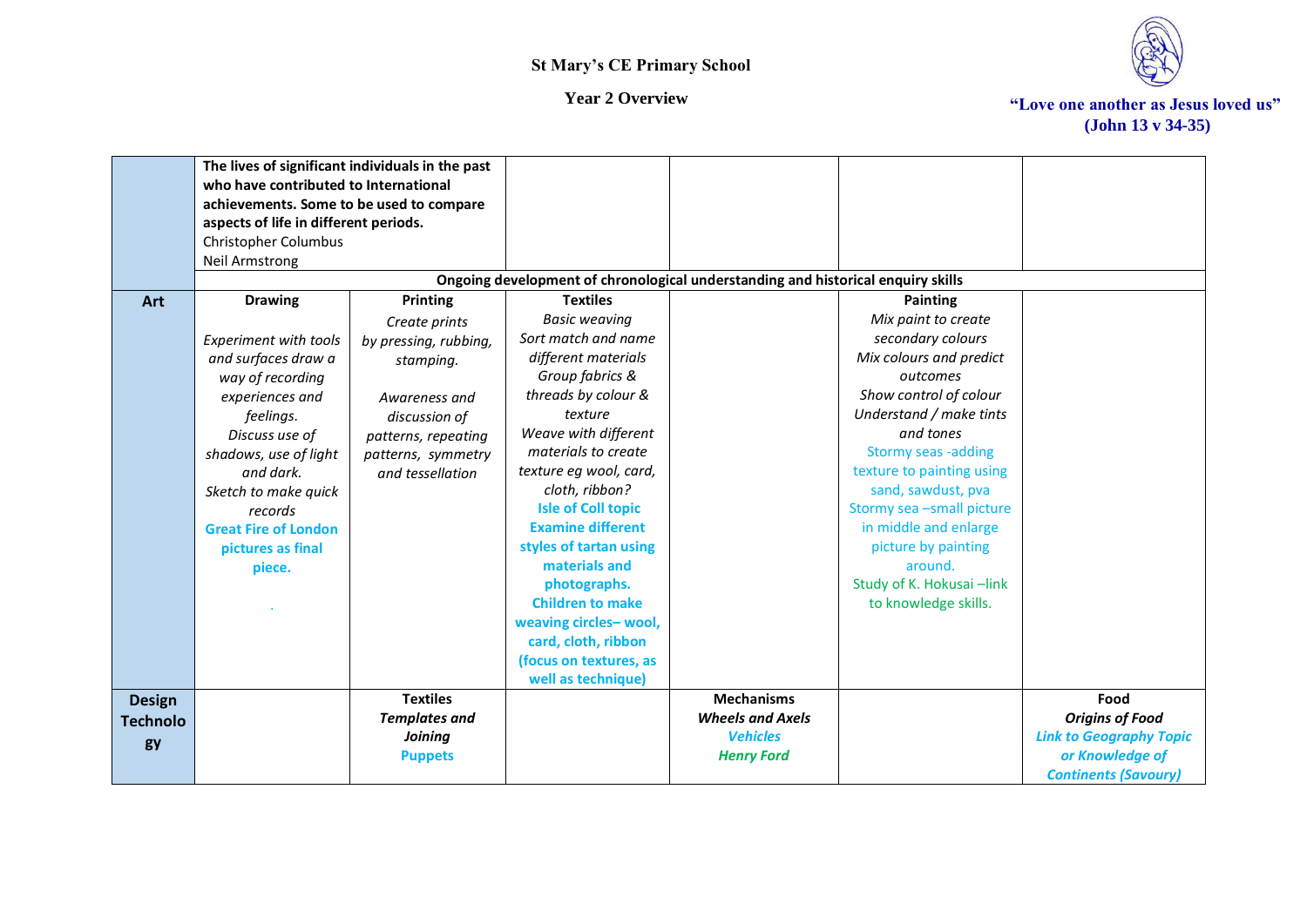

| <b>Physical</b> | Gymnastics -               | Dance                     | <b>Dance</b>                      | Games                                                                 | Games-                               | <b>Athletics</b>               |
|-----------------|----------------------------|---------------------------|-----------------------------------|-----------------------------------------------------------------------|--------------------------------------|--------------------------------|
| educatio        | high and Low               |                           | At the seaside                    | Invasion                                                              | Football skills                      | Running, jumping focus-        |
| n               |                            | The Gunpowder Plot        | LCP KS1 dance: (6                 | Handball -passing &                                                   |                                      | Year 2 Animal Olympics         |
| (PE)            | 'Cityscapes &              | Unit Twinkl Move PE       | lessons)                          | receiving (lead sport                                                 | Twinkl Move PE KS1                   | T MOVE Unit Pack               |
|                 | Landscapes' Unit           |                           |                                   | focus) Moving into                                                    | Football Skills Pack (6              |                                |
|                 | <b>Twinkl Y2</b>           | Gymnastics-               |                                   | space (Used as intro to                                               | lessons skills)                      |                                |
|                 |                            | spinning, turning,        |                                   | effective use of                                                      |                                      |                                |
|                 | $Games -$                  | twisting                  | <b>Gymnastics</b>                 | movement / space)                                                     |                                      | <b>Athletics</b>               |
|                 | Net and Wall               |                           | linking movement.                 | <b>Incorporates Twinkl</b>                                            | <b>Dance</b>                         |                                |
|                 | Basic bat & ball skills    |                           | <b>Twinkl Year 2 Move</b>         | Move PE Unit -                                                        | copying movement, using              | Multi-Skills                   |
|                 | <b>Year 2 Bat and Ball</b> |                           | <b>Under the Sea</b>              | <b>Invasion Games</b>                                                 | pattern, change & culture            |                                |
|                 | <b>Unit Pack lessons</b>   |                           | (builds on balance and            |                                                                       | over time.                           | <b>Build on Olympics Theme</b> |
|                 | Twinkl                     |                           | movement /                        | Games                                                                 | T MOVE PE<br><b>Plants Unit Pack</b> | and Sports Day Prep            |
|                 |                            |                           | sequencing from<br>previous unit) | <b>Striking and Fielding</b><br>Catching and throwing                 |                                      |                                |
|                 |                            |                           |                                   | skills                                                                |                                      |                                |
|                 |                            |                           |                                   |                                                                       |                                      |                                |
|                 |                            |                           |                                   | <b>Twinkl Move PE Y2</b>                                              |                                      |                                |
|                 |                            |                           |                                   | Throwing & Catching                                                   |                                      |                                |
|                 |                            |                           |                                   |                                                                       |                                      |                                |
|                 |                            |                           |                                   | Unit                                                                  |                                      |                                |
|                 |                            |                           |                                   |                                                                       |                                      |                                |
|                 |                            |                           |                                   | Additional sessions to promote exercise for good health ie Daily Mile |                                      |                                |
| <b>RSHE</b>     | <b>Family and people</b>   | <b>Caring friendships</b> | <b>Online Relationships</b>       | <b>Health and prevention</b>                                          | Physical health and                  | Family and people who          |
|                 | who care for us            |                           |                                   |                                                                       | fitness                              | care for us                    |
| (inc            |                            | (R2.2)                    | (R4.2)                            | (H11.2, H11.3)                                                        |                                      |                                |
| <b>British</b>  | (R1.2)                     |                           |                                   |                                                                       | (H8.1)                               | (R1.2)                         |
| <b>Values</b>   |                            | Respectful                | <b>Internet Safety and</b>        |                                                                       |                                      |                                |
| and RSE)        | <b>Being Safe</b>          | relationships             | harms                             |                                                                       | <b>Healthy eating</b>                | <b>Being Safe</b>              |
|                 |                            |                           |                                   |                                                                       |                                      |                                |
|                 | (R5.2, R5.3)               | (R3.2)                    | (H7.2, H7.3)                      |                                                                       | (H9.1)                               | (R5.2, R5.3)                   |
|                 |                            |                           |                                   |                                                                       |                                      |                                |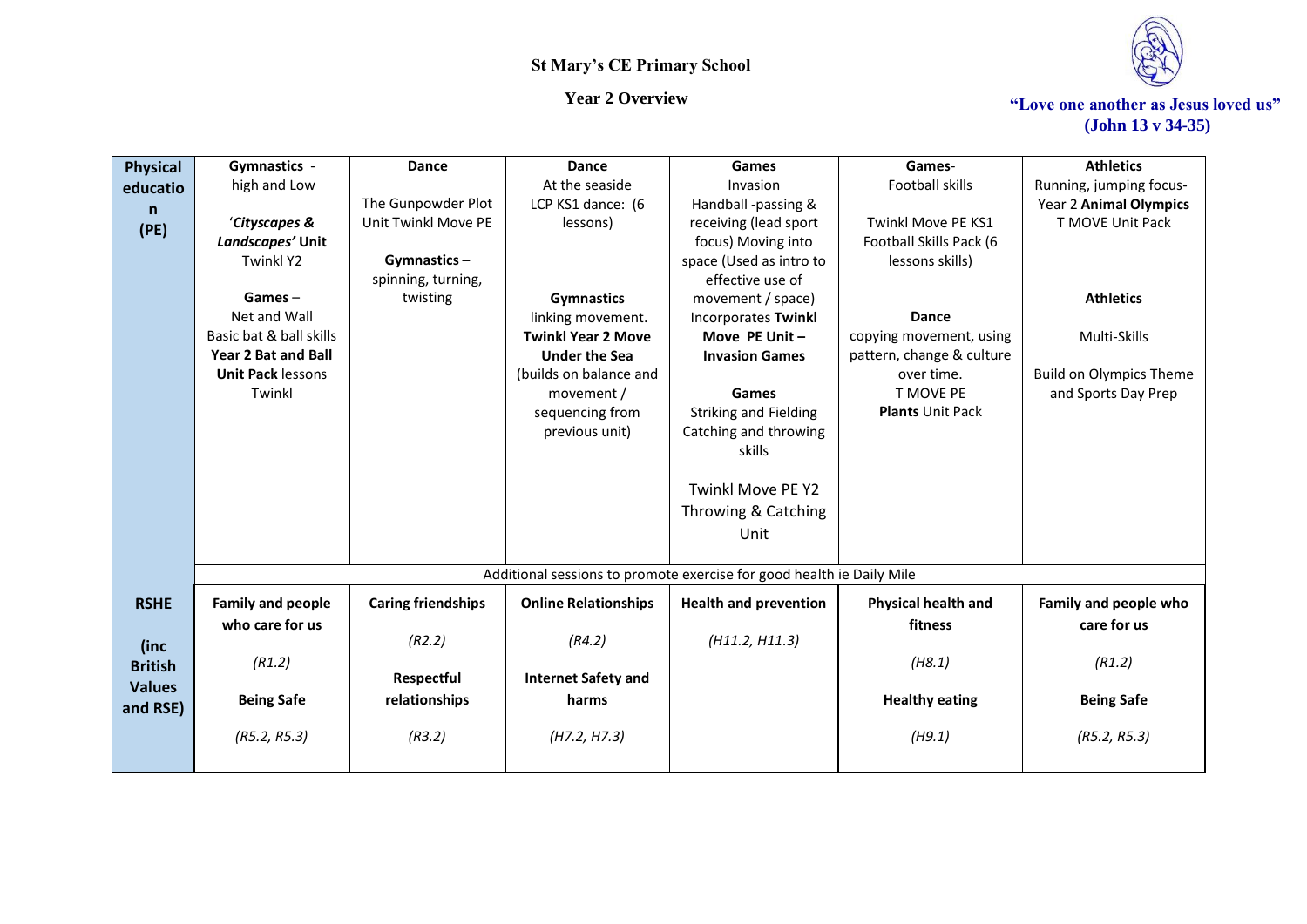



|                                     |                                                                                                                                                                                          |                                                       | <b>Mental wellbeing</b><br>(H6.3, H6.4)<br><b>Basic first aid</b><br>(H12.1)                                                                                                                                                                                                 |                                           |                                                                                                                                                 |                                                                             |
|-------------------------------------|------------------------------------------------------------------------------------------------------------------------------------------------------------------------------------------|-------------------------------------------------------|------------------------------------------------------------------------------------------------------------------------------------------------------------------------------------------------------------------------------------------------------------------------------|-------------------------------------------|-------------------------------------------------------------------------------------------------------------------------------------------------|-----------------------------------------------------------------------------|
| <b>British</b><br><b>Values</b>     | <b>Democracy: Election of School Council</b><br><b>Tolerance of Different Beliefs and Faiths:</b><br>Different faiths have different holy books<br><b>Rule of Law: Bullying is wrong</b> |                                                       | Individual Liberty: Making the correct, healthy<br>choices, making good choices about to stay safe<br>on line, how to raise money for MacMillan Coffee<br>morning<br><b>Mutual Respect: Co-operation /</b><br>Treat each other with respect, including those in<br>authority |                                           | Mutual respect: Respect other people's privacy<br><b>Tolerance of Different Faiths and beliefs: Where do</b><br>people of other faiths worship? |                                                                             |
| <b>Global</b><br><b>Citizenship</b> |                                                                                                                                                                                          |                                                       |                                                                                                                                                                                                                                                                              |                                           | One World: Families, The Environment and<br><b>Caring for our Planet</b>                                                                        |                                                                             |
| <b>Music</b>                        | Pitch<br><b>Notation</b>                                                                                                                                                                 | <b>Duration (Pulse and</b><br>Rhythm)<br><b>Tempo</b> | <b>Dynamics</b><br><b>Texture</b><br><b>Structure</b>                                                                                                                                                                                                                        | Pitch                                     | <b>Texture</b><br><b>Timbre</b>                                                                                                                 | <b>Duration (Pulse and</b><br>Rhythm)<br><b>Texture</b><br><b>Structure</b> |
|                                     | <b>Music Express: Water</b>                                                                                                                                                              | <b>Music Express:</b><br><b>Toys</b>                  | <b>Music Express:</b><br><b>Storytime Spring 1</b>                                                                                                                                                                                                                           | <b>Music Express: Seasons</b><br>Spring 2 | <b>Music Express: Our Land</b><br>Summer 1                                                                                                      | <b>Music Express: Our</b><br><b>Bodies Summer 2</b>                         |